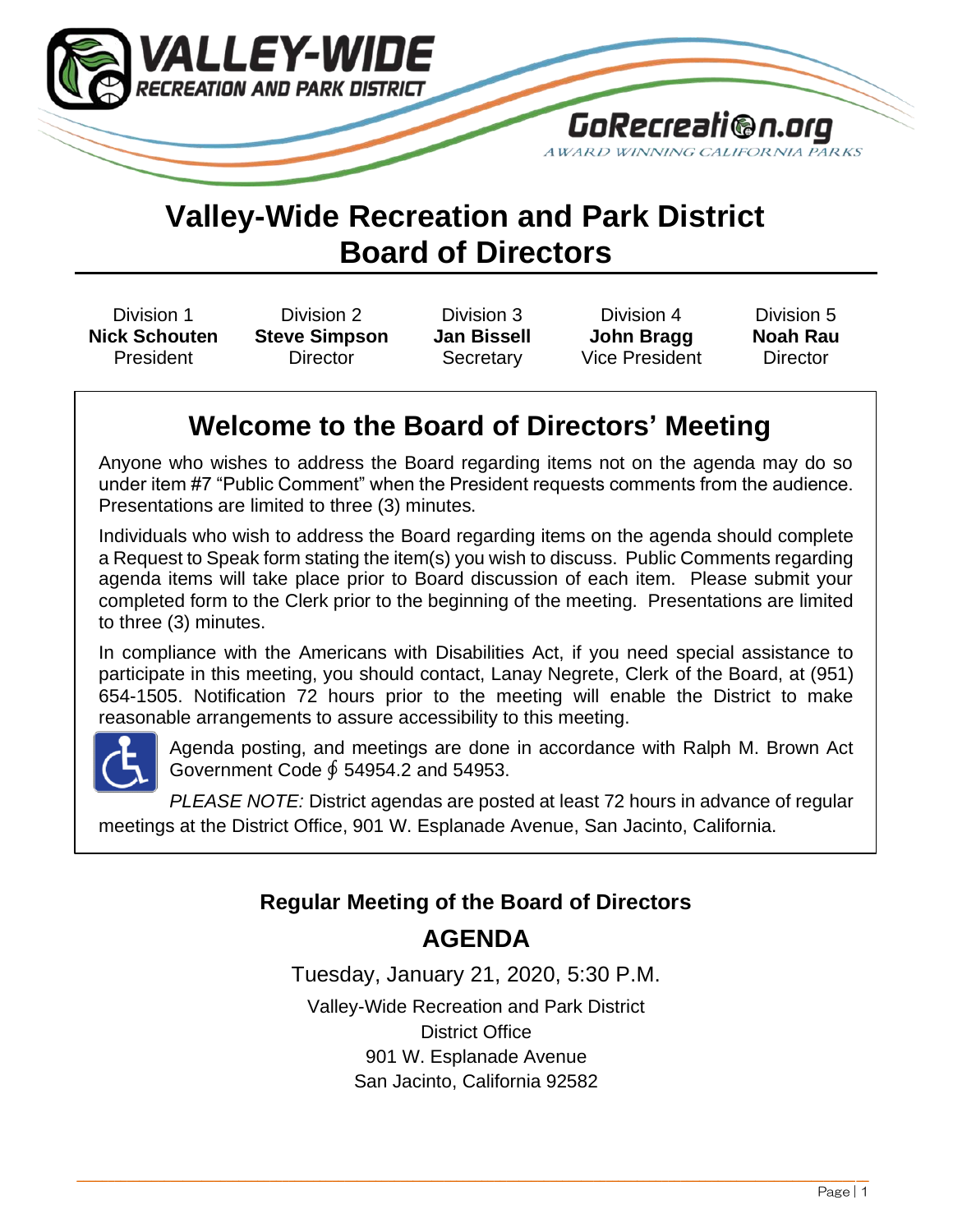- **1. CALL TO ORDER**
- **2. PLEDGE OF ALLEGIANCE**
- **3. INVOCATION**
- **4. ROLL CALL**
- **5. AGENDA APPROVAL**

#### **6. RECOGNITION, PROCLAMATION**

- ➢ None
- **7. PUBLIC COMMENTS – NON AGENDA ITEMS**

#### **8. BOARD COMMENTS**

**8.01.** Board members wishing to comment may do so at this time

### **9. VALLEY-WIDE CLEARING ACCOUNTS CHECK LIST**

**9.01.** DECEMBER 2019: 104319 -104745; 2541, 2544; EFT120619HI, EFT121319, EFT121919; EFT123019

#### **10. FINANCIAL STATEMENTS FOR DECEMBER 2019 – Receive and File**

#### **11. PRESENTATION**

**11.01.** No Presentation

#### **12. CONSENT CALENDAR**

*All matters listed on the Consent Calendar are considered to be routine and will be enacted by one roll call vote. There will be no separate discussion of these items unless members of the Board or audience request specific items to be removed from the Consent Calendar for separate discussion and action under Consent Items Held Over of the Agenda.* 

- **12.01.** Approval of Minutes for the Regular Meeting of November 18, 2019
- **12.02.** Approval of Minutes for the Regular Meeting of December 16, 2019
- **12.03.** Approval of Minutes for the Special Meeting of January 13, 2020

## **13. CONSENT ITEMS HELD OVER**

- **14. PUBLIC HEARING**
	- **14.01.** No Public Hearing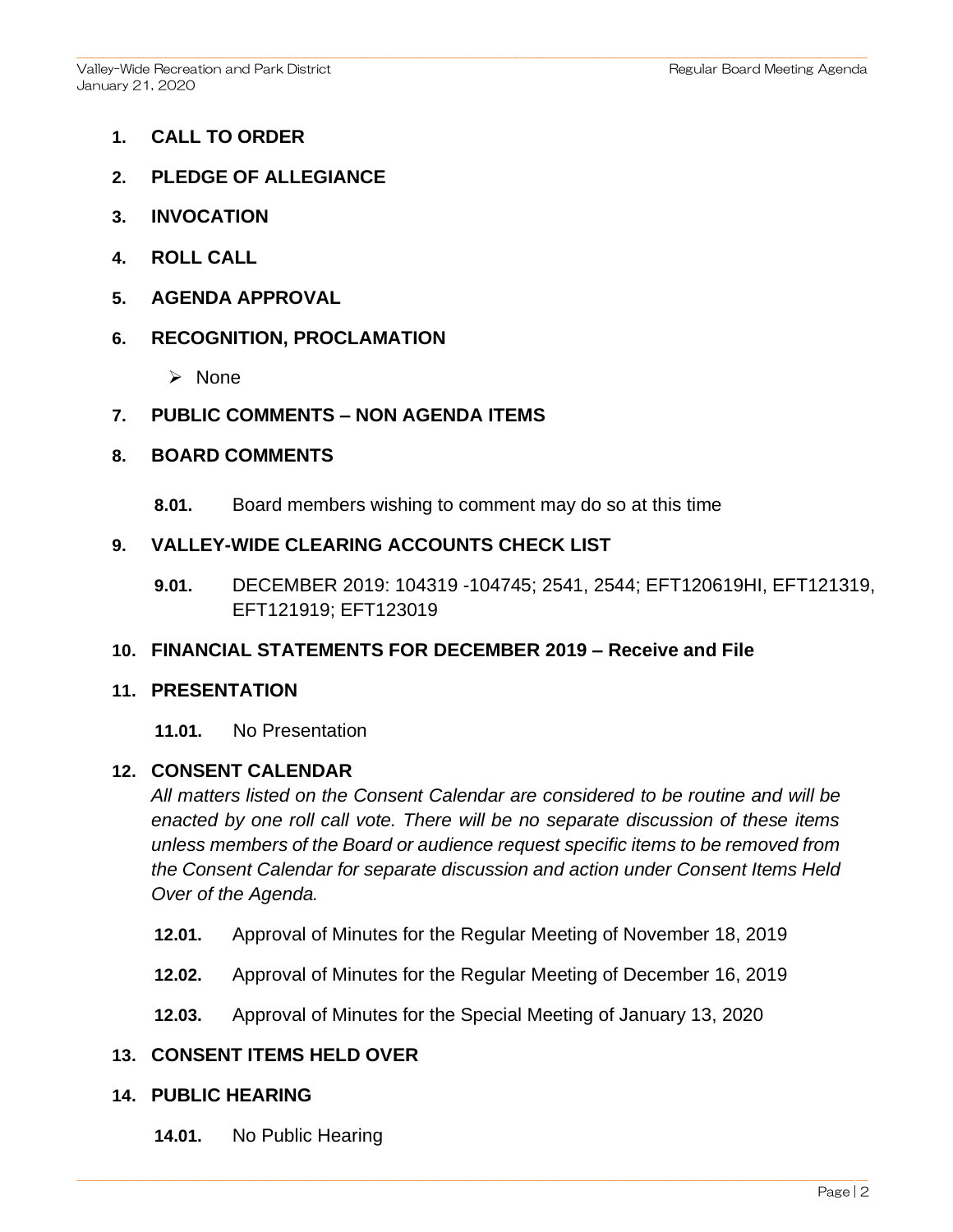## **15. ACTION ITEMS**

## **15.01. Hemet Unified School District (HUSD) S.A.F.E. Afterschool Program 2019/2020 Agreement**

➢ Board of Directors consideration to authorize the General Manager to enter into an agreement with the Hemet Unified School District – S.A.F.E. Afterschool Program 2019/2020

### **15.02. Aspen Pointe Tract 30809 Maintenance Funding Agreement**

- ➢ Board of Directors:
	- 1. Approve the Tract 30809 Maintenance Funding Agreement between D.R. Horton Los Angeles Holding Company, Inc. (D.R.Horton) and Valley-Wide Recreation and Park District; and
	- 2. Authorize the Board President to execute the Funding Agreement, barring there are no substantial content revisions by D.R. Horton, subject to minor revisions as may be agreed upon by the General Manager and Legal Counsel

#### **15.03. Aspen Pointe Tract 30809 Grant of Easements**

- $\triangleright$  Board of Directors consider to:
	- 1. Approve Grant of Easement for maintenance purposes upon Lots 7 and 18 in Tract 30809 from D.R. Horton Los Angeles Holding Company, Inc.; and
	- 2. Approve Grant of Easement for maintenance purposes upon Lots 19, 30, 31, 43, 44, 55, 99, and 109-123 in Tract 30809 from Forestar (USA) Real Estate Group, Inc.; and
	- 3. Approve Grant of Easement for maintenance purposes upon Lot 6 in Tract 30809 from property owners Jason Giffin and Griselda Estrada; and
	- 4. Approve Grant of Easement for maintenance purposes upon Lot 100 in Tract 30809 from property owner Timothy Zangari; and
	- 5. Authorize the General Manager to execute the Grant of Easement Certificate(s) of Acceptance

### **15.04. Romoland School District Community Facilities District (CFD) 2004-1 for PA 21 Sports Park and PA 39B Paseo (Greenbelt)**

- ➢ Board of Directors consideration to:
	- 1. Approve the partial reimbursement request for CFD 2004-1 between Menifee Development, LLC, Romoland School District and Valley-Wide Recreation and Park District; and
	- 2. Authorize the General Manager to execute/approve the JCFA Exhibit F-1 Form of Payment Request for the approval of the partial reimbursement wire from the CFD to the developer